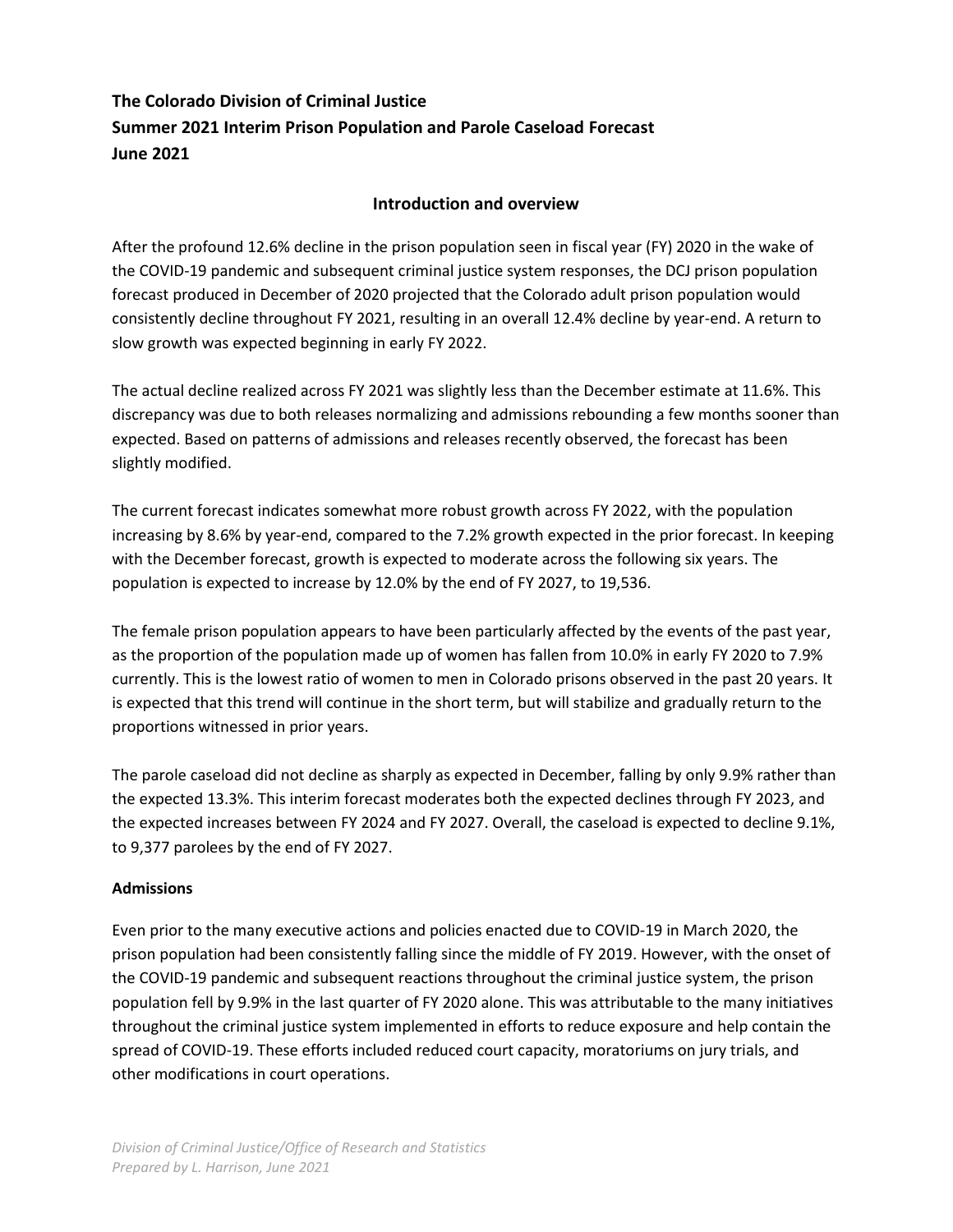These actions triggered a profound reduction in prison admissions of all types. Felony case filings fell 13.0% in the final quarter of FY 2020 (April through June of 2020) from the number of filings seen in the prior quarter. Cases resulting in a DOC sentence fell by 33.4%, and probation revocations declined by 53.3% in the same time frame. These trends were reflected in new sentences to prison, which declined 34.5% between April and June over the prior quarter. These numbers continued to decline into FY 2021, and while very slight increases have been seen in the  $2<sup>nd</sup>$  half of the year, the number of new prison sentences remain far below those seen prior to March of 2020.

Monthly counts of new commitments hit a low of 233 in November 2020, the lowest seen in over 20 years. These have increased slowly but consistently through May 2021. However, court operations currently remain delayed and the resultant backlog in court cases has not yet been fully addressed. With the advent of vaccinations being widely distributed, court operations are expected to normalize by late summer, which will result in an increase of new commitments to prison.

Returns to prison due to parole revocations for technical violations have also remained very low. In the 12 months prior to April of 2020, technical parole violations averaged 165 per month. In the months since, these have averaged 52 per month. It is unclear if this reduction is tied strictly to responses to the pandemic, or may be in a small part due to the delayed impact of Senate Bill 2019-146, which was expected to result in a reduction in parole revocations. While this reduction was not observed in the months immediately following enactment in May 2019, declines in technical parole revocations were observable between November 2019 and February 2020, prior to the events of March 2020. This trend is expected to continue.

An additional factor influencing future prison admissions lies in the numbers of parolees considered to be on absconder status. This population has grown substantially since March of 2020, with the proportion of the parole caseload made up of absconders increasing from 7.5% to 13.1% as of May 2021. As operations return to normal these individuals will eventually have their parole revoked and be returned to prison, and will stay longer than may have occurred in the past, thus exerting upward pressure on the inmate population.

While the number of new court commitments and parole returns for technical violations in FY 2021 did not quite meet the expectation of the December 2020 forecast, parole returns with new convictions were underestimated by 31.2%. The December forecast predicted there would be 580 such admissions, compared to the current estimate of 761, resulting in an underestimate of overall admissions. It is unclear why such admissions were less impacted by recent events than were other admission types, but estimates of future parole returns with new sentences have been adjusted upward for this interim forecast. Those returned to prison on a parole revocation involving a new conviction and sentence will stay in prison much longer than other parole returns, driving up the size of the inmate population in future years.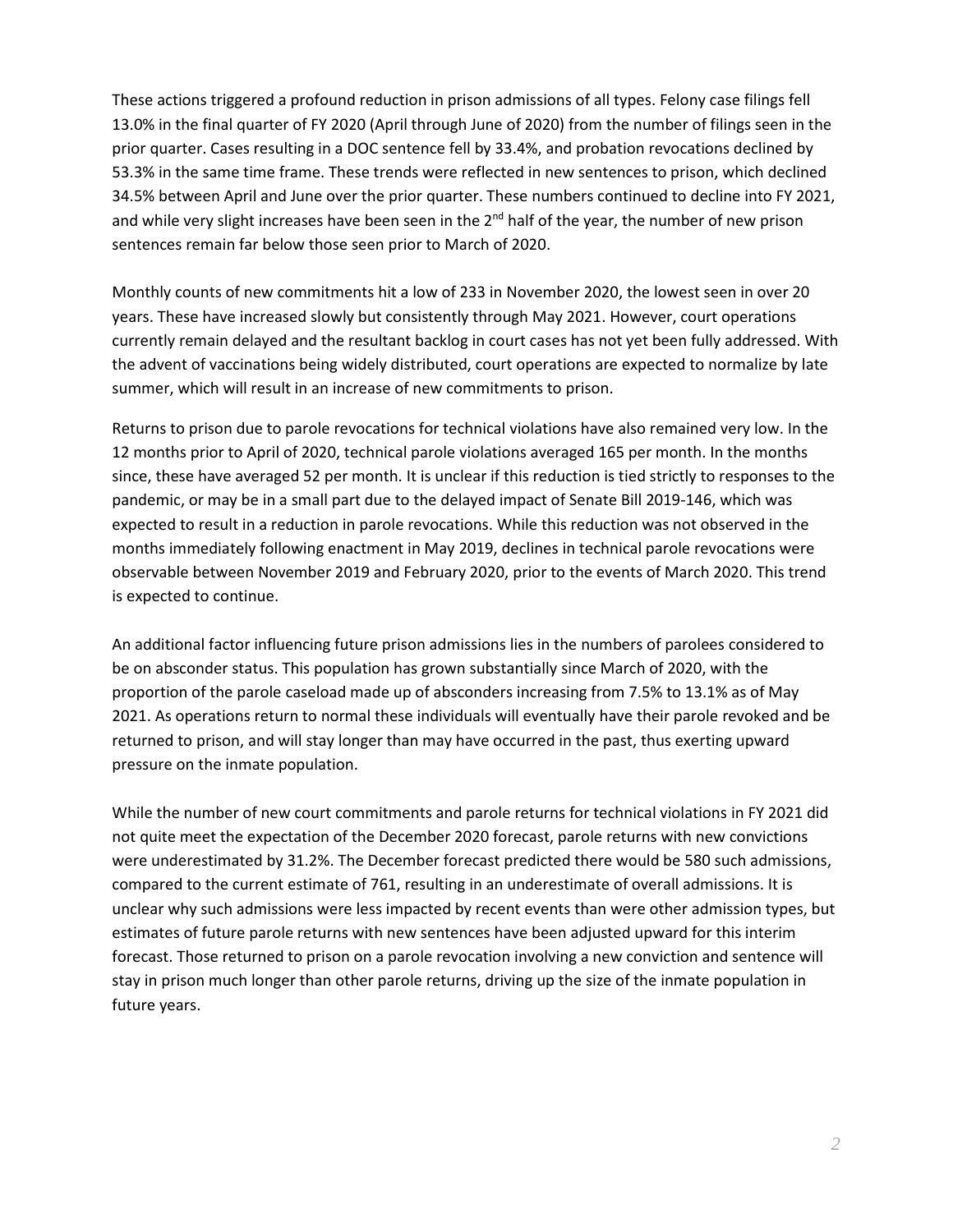# **Releases**

Beginning in March 2020, prison releases were climbing sharply as the Department of Corrections responded to directives to create prison capacity adequate to isolate and distance inmates to reduce the spread of COVID-19 in DOC facilities. The parole board reacted by greatly accelerating discretionary parole releases, such that there was a 65.3% increase in such releases between April and June of 2020 over the number observed in the prior 3-month period.

While responses to the COVID-19 pandemic accelerated the pace of discretionary releases, changes in the composition and leadership of the Parole Board prior to this had already expedited releases. Additionally, the passage of Senate Bill 19-143 was not only expected to result in fewer parole revocations, but also in fewer parole denials and increases in discretionary parole releases. It is possible that a delayed impact of this legislation has also contributed to the current patterns of parole releases.

However, discretionary parole releases have stabilized at the numbers and proportion of the inmate population seen before March 2020. While this was expected due to the shrinking pool of inmates to release, and an even more greatly reduced pool of inmates eligible for or considered suitable for release, it did occur slightly sooner than previously expected. Therefore, discretionary releases have been adjusted downward in the short term, followed by growth in mid-FY 2022 and throughout the forecast horizon reflecting the stronger growth expected in the inmate population.

# **Legislation**

A number of bills were considered in the recent legislative session that may have impacts on the prison population. These include:

- Senate Bill 2021-271 reclassifies various criminal offenses which will lead to a slight reduction in new commitments due to the reduction of several felony charges to misdemeanors and to reductions in length of stay due to lowering the felony classes of others. However, certain provisions of the bill may increase lengths of stay slightly. Thus, this bill provides some downward pressure on the population in the short term, and some upward pressure in the longer term.
- Senate Bill 2021-146, targeted at improving prison release outcomes, is expected to reduce the population by expanding special needs parole, which will result in an equal increase in the parole caseload. Additionally, to the degree that release outcomes ARE improved, further reductions in the population could occur due to reductions in parole returns. If signed into law, it is expected that this legislation could somewhat slow immediate growth in the inmate population, as well as slow the expected reduction in the parole caseload.
- Senate Bill 2021-064 creates a new crime of retaliation against an elected official, which is expected to have virtually no impact on prison admissions.
- Senate Bill [2021-124](https://leg.colorado.gov/bills/sb21-124) reclassifies certain first-degree murder offenses to a class 2 felony, which reduces a life sentence to a 16- to 48-year sentence with the possibility of parole. Reducing the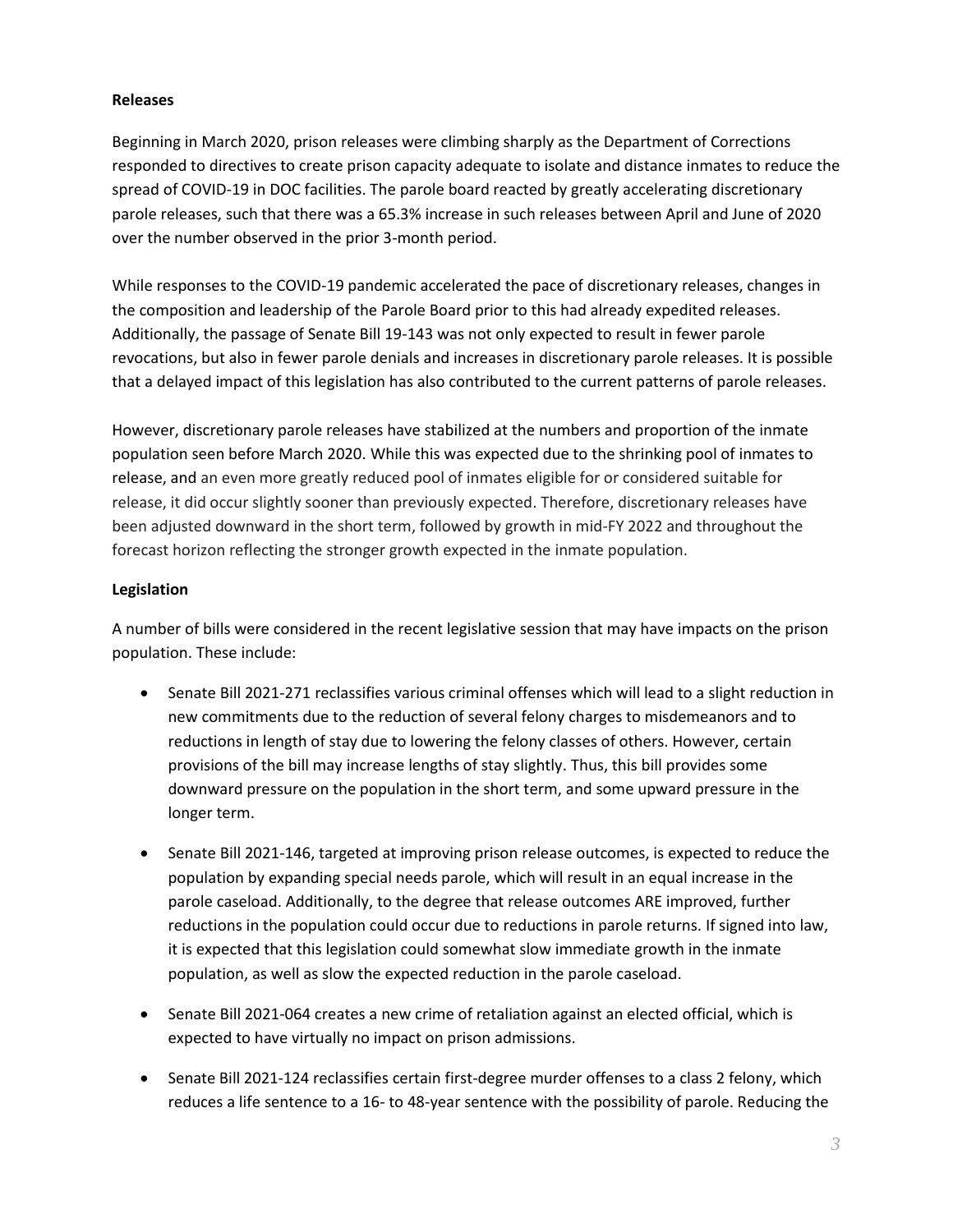length of stay from an estimated 40 years for a felony 1 offense to an estimated 16.8 years for a felony 2 offense will have no measurable impact on the prison population until FY 2038.

# **Interim Forecast**

Table 1, below, outlines the current expectations for annual prison admissions by type for fiscal years 2021 through FY 2027, followed by the predicted numbers of annual prison releases by type in Table 2.

Table 3 outlines the current year-end expectations for the prison population between FY 2021 and FY 2027. These figures are presented for the total population as well as separately for the male and female inmate populations. Table 4 presents the same information on a quarterly basis through FY 2027. The current quarterly estimates of the inmate population compared to the estimates prepared for the December 2020 forecast are graphically displayed in Figure 1, followed by this comparison for the male and female populations in Figure 2.

End-of-year estimates for the parole caseload between FY 2021 through FY 2027 are provided in Table 5, followed by the comparison of these figures to those expected at the time of the December 2020 forecast in Figure 3.

|            |             | Technical | Parole       |       |            |
|------------|-------------|-----------|--------------|-------|------------|
|            | New court   | violation | returns with |       | Total      |
| <b>SFY</b> | commitments | returns   | a new crime  | Other | admissions |
| 2020*      | 5,324       | 1,577     | 1,040        | 44    | 7,985      |
| 2021       | 3,621       | 693       | 761          | 45    | 5,120      |
| 2022       | 5,418       | 1,226     | 1,017        | 39    | 7,701      |
| 2023       | 5,855       | 1,206     | 930          | 62    | 8,052      |
| 2024       | 5,931       | 1,164     | 942          | 42    | 8,078      |
| 2025       | 5,931       | 1,244     | 994          | 63    | 8,232      |
| 2026       | 6,003       | 1,206     | 1,012        | 42    | 8,264      |
| 2027       | 6,017       | 1,235     | 1,032        | 64    | 8,348      |

Table 1. DCJ June 2021 interim prison population projections: prison admissions by type

*\* Actual data provided by Colorado Department of Corrections Monthly Population and Capacity Reports.*

| Table 2. DCJ June 2021 interim prison population projections: prison releases by type |  |  |  |
|---------------------------------------------------------------------------------------|--|--|--|
|---------------------------------------------------------------------------------------|--|--|--|

|            | Parole releases |               |       |           |       |                 |
|------------|-----------------|---------------|-------|-----------|-------|-----------------|
|            |                 |               |       | Sentence  |       | Total           |
| <b>SFY</b> | Mandatory       | Discretionary | Total | Discharge | Other | <b>Releases</b> |
| 2020*      | 3,400           | 5,710         | 9,110 | 1,280     | 131   | 10,521          |
| 2021       | 2,179           | 4,083         | 6,262 | 760       | 121   | 7,142           |
| 2022       | 1,914           | 3,679         | 5,593 | 638       | 148   | 6,379           |
| 2023       | 2,062           | 4,152         | 6,214 | 782       | 114   | 7,110           |
| 2024       | 2,334           | 4,267         | 6,601 | 796       | 131   | 7,528           |
| 2025       | 2,461           | 4,260         | 6,721 | 815       | 154   | 7,690           |
| 2026       | 2,596           | 4,249         | 6,845 | 826       | 197   | 7,868           |
| 2027       | 2,714           | 4,191         | 6,906 | 830       | 247   | 7,983           |

*\* Actual data provided by Colorado Department of Corrections Monthly Population and Capacity Reports.*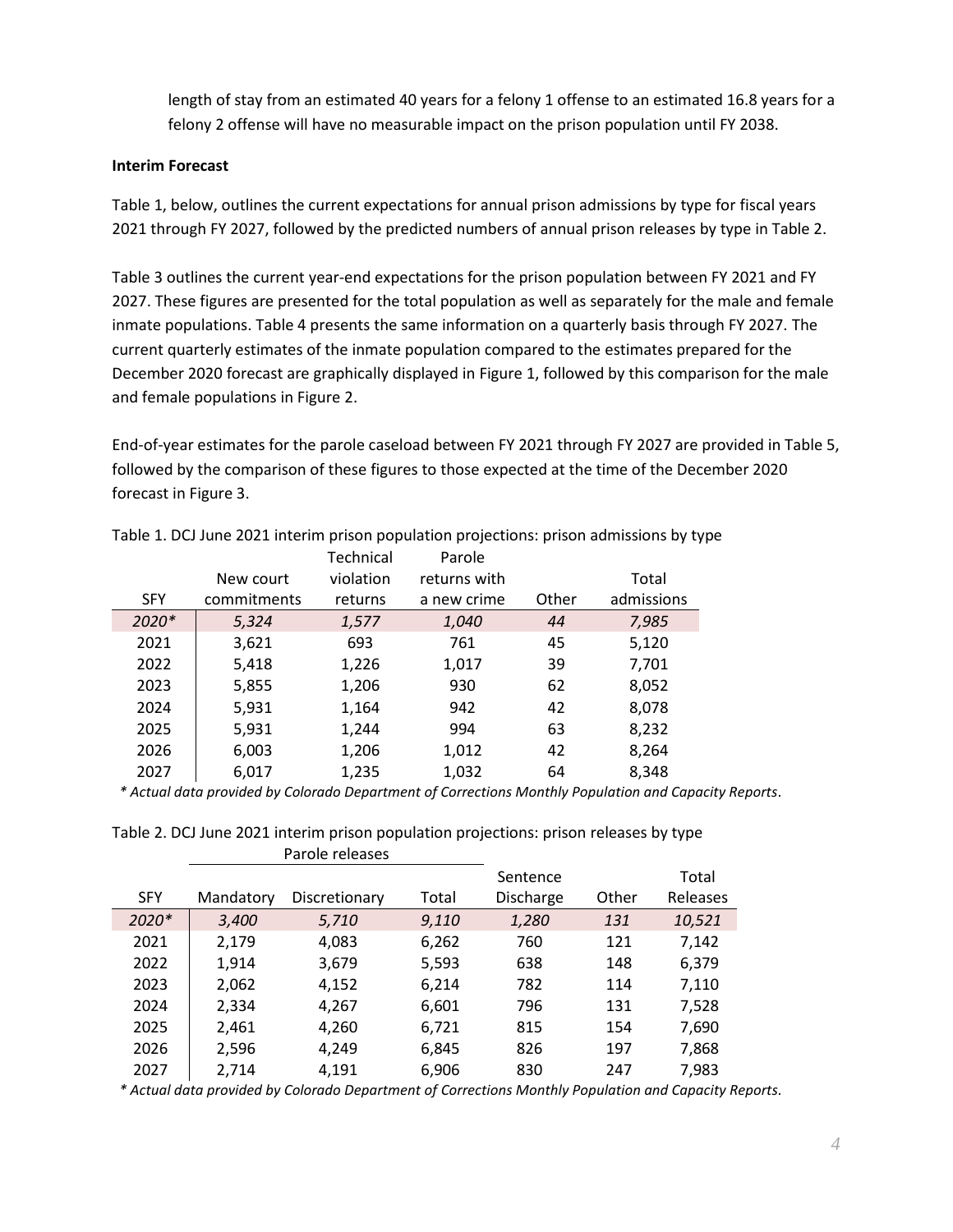|         | Total      |           | Male    |           | Female  |           |
|---------|------------|-----------|---------|-----------|---------|-----------|
| FY      | population | % change  | inmates | % change  | inmates | % change  |
| $2020*$ | 17,441     | $-12.58%$ | 15,886  | $-11.42%$ | 1,555   | $-22.87%$ |
| 2021    | 15,419     | $-11.59%$ | 14,195  | $-10.64%$ | 1,224   | $-21.30%$ |
| 2022    | 16,741     | 8.57%     | 15,446  | 8.81%     | 1,295   | 5.84%     |
| 2023    | 17,683     | 5.63%     | 16,236  | 5.11%     | 1,448   | 11.77%    |
| 2024    | 18,233     | 3.11%     | 16,668  | 2.66%     | 1,566   | 8.15%     |
| 2025    | 18,775     | 2.97%     | 17,088  | 2.52%     | 1,687   | 7.77%     |
| 2026    | 19,171     | 2.11%     | 17,372  | 1.66%     | 1,799   | 6.66%     |
| 2027    | 19,536     | 1.90%     | 17,624  | 1.45%     | 1,912   | 6.24%     |

Table 3. DCJ June 2021 interim annual prison population projections

*\* Actual data provided by Colorado Department of Corrections Monthly Population and Capacity Reports.*

Table 4. DCJ June 2021 interim quarterly prison population projections

|           |               | Total      | %        | Male    | %        | Female  | %         |
|-----------|---------------|------------|----------|---------|----------|---------|-----------|
| <b>FY</b> | End of month: | population | change   | inmates | change   | inmates | change    |
| 2020      | June- $20*$   | 17,441     | $-9.90%$ | 15,886  | $-8.97%$ | 1,555   | $-18.42%$ |
| 2021      | September-20* | 16,672     | $-4.41%$ | 15,261  | $-3.93%$ | 1,412   | $-9.20%$  |
|           | December-20*  | 16,090     | $-3.49%$ | 14,763  | $-3.26%$ | 1,327   | $-6.02%$  |
|           | $March-21*$   | 15,670     | $-2.61%$ | 14,406  | $-2.42%$ | 1,264   | $-4.75%$  |
|           | June-21       | 15,419     | $-1.60%$ | 14,195  | $-1.46%$ | 1,224   | $-3.19%$  |
| 2022      | September-21  | 15,657     | 1.54%    | 14,434  | 1.69%    | 1,222   | $-0.12%$  |
|           | December-21   | 16,045     | 2.48%    | 14,813  | 2.62%    | 1,232   | 0.77%     |
|           | March-22      | 16,396     | 2.19%    | 15,136  | 2.18%    | 1,260   | 2.32%     |
|           | June-22       | 16,741     | 2.10%    | 15,446  | 2.05%    | 1,295   | 2.77%     |
| 2023      | September-22  | 17,033     | 1.74%    | 15,689  | 1.58%    | 1,343   | 3.71%     |
|           | December-22   | 17,282     | 1.47%    | 15,902  | 1.36%    | 1,380   | 2.75%     |
|           | March-23      | 17,486     | 1.18%    | 16,072  | 1.07%    | 1,414   | 2.45%     |
|           | June-23       | 17,683     | 1.13%    | 16,236  | 1.02%    | 1,448   | 2.38%     |
| 2024      | September-23  | 17,820     | 0.77%    | 16,343  | 0.66%    | 1,477   | 2.00%     |
|           | December-23   | 17,967     | 0.82%    | 16,460  | 0.71%    | 1,507   | 2.04%     |
|           | March-24      | 18,105     | 0.77%    | 16,569  | 0.66%    | 1,536   | 1.97%     |
|           | June-24       | 18,233     | 0.71%    | 16,668  | 0.60%    | 1,566   | 1.89%     |
| 2025      | September-24  | 18,403     | 0.93%    | 16,805  | 0.82%    | 1,599   | 2.11%     |
|           | December-24   | 18,515     | 0.60%    | 16,888  | 0.49%    | 1,627   | 1.76%     |
|           | March-25      | 18,648     | 0.72%    | 16,991  | 0.61%    | 1,657   | 1.87%     |
|           | June-25       | 18,775     | 0.68%    | 17,088  | 0.57%    | 1,687   | 1.81%     |
| 2026      | September-25  | 18,843     | 0.36%    | 17,131  | 0.25%    | 1,712   | 1.48%     |
|           | December-25   | 18,957     | 0.61%    | 17,216  | 0.50%    | 1,741   | 1.71%     |
|           | March-26      | 19,061     | 0.55%    | 17,291  | 0.44%    | 1,770   | 1.64%     |
|           | June-26       | 19,171     | 0.58%    | 17,372  | 0.47%    | 1,799   | 1.66%     |
| 2027      | September-26  | 19,229     | 0.30%    | 17,405  | 0.19%    | 1,824   | 1.37%     |
|           | December-26   | 19,334     | 0.54%    | 17,480  | 0.43%    | 1,853   | 1.60%     |
|           | March-27      | 19,436     | 0.53%    | 17,554  | 0.42%    | 1,883   | 1.58%     |
|           | June-27       | 16,979     | 0.36%    | 15,510  | 0.36%    | 1,469   | 0.36%     |

*\* Actual data provided by Colorado Department of Corrections Monthly Population and Capacity Reports.*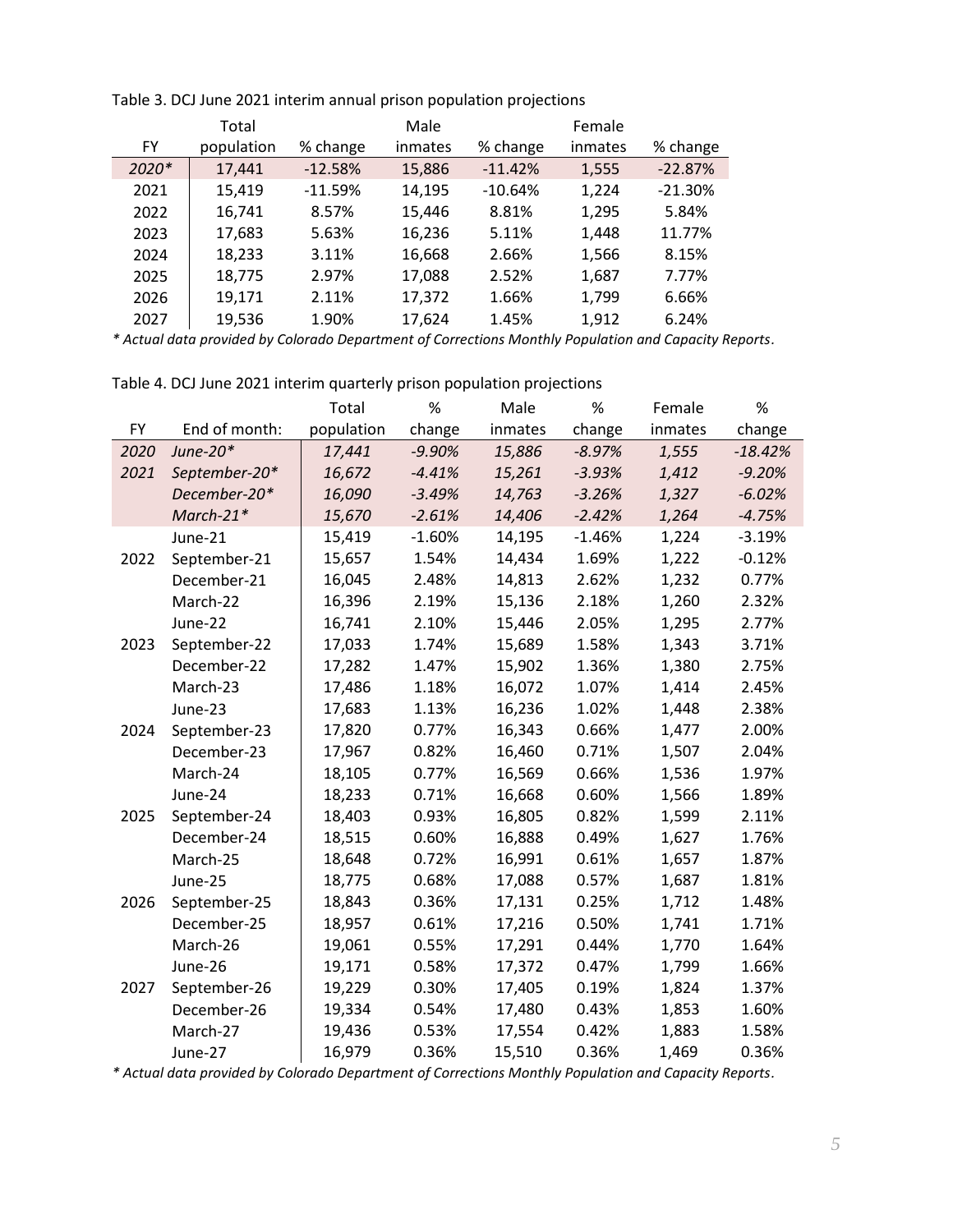

Figure 1. End-of-quarter actual total inmate population, DCJ December 2020 forecast, and June 2021 interim forecast

*Source: Colorado Department of Corrections Monthly Population and Capacity Reports.* 



Figure 2. End-of-quarter actual male and female inmate populations, DCJ December 2020 forecast, and June 2021 interim forecast

*Source: Colorado Department of Corrections Monthly Population and Capacity Reports.* End of Quarter